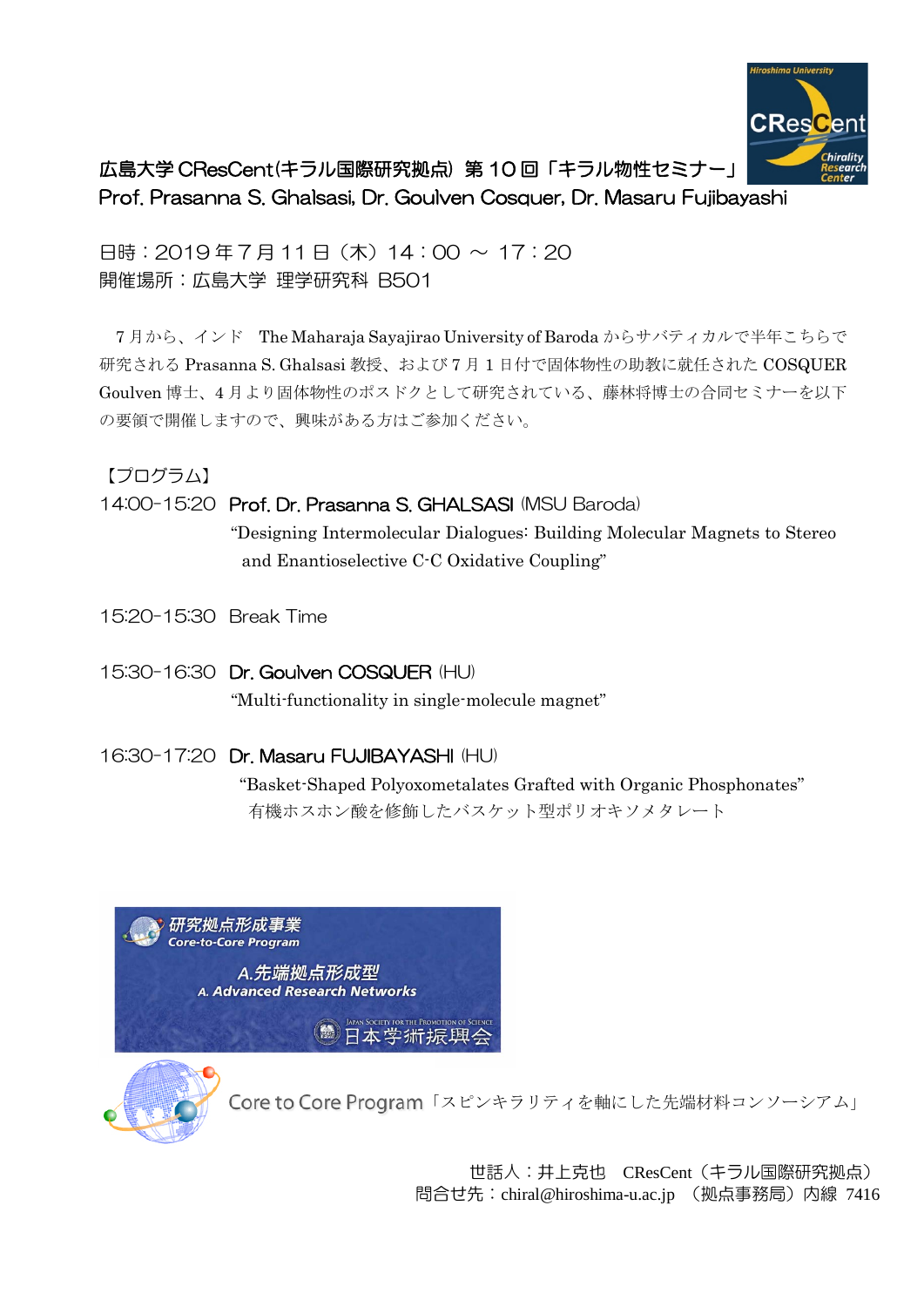## **Designing Intermolecular** Dialogues**: Building Molecular Magnets to Stereo and Enantioselective C-C Oxidative Coupling**

Prof. Prasanna S. Ghalsasi

Department of Chemistry, Faculty of Science, The Maharaja Sayajirao University of Baroda, Vadodara, Gujarat, India

Designing of molecular magnets is challenging task because molecules with unpaired electrons (spins) normally die-merize rather than sustaining paramagnetic nature in lattice or a domain with multiple dimensions. Therefore, practice of inserting good `magnetic exchangers` is normally observed in literature. My efforts in this direction are discussed by taking three distinct studies: (a) cyanide -with Prof. Katsuya Inoue- resulted in first chiral magnet;<sup>1</sup> (b) azide- designing of conglormarate to racemic structures;<sup>2</sup> and (c) chloride – reversible accommodation or sorption of HCl gas- a case of interconversion of complex to salt at solid-gas phase interface.3

Talk will also discuss our results on (1) how to introduce polarity (chirality) or ferroelectricity in simple organic salts?<sup>4</sup>, (2) application of back-bonding for observing Poisson like effect-elastic behaviour.5

Recently we explored role of  $[Aq(NH_3)_2]^+$  for oxidative Carbon-Carbon coupling reactionbeta-napthol to BINOL conversion. Although reaction follows familiar silver mirror test pattern, it poses many intriguing questions due to generating enantio-selectivity or selective cross coupling without addition of an 'extra' reagent or change in catalysts structure! This is the first report where role of adhesion (not adsorption) is employed for driving oxidative coupling reaction<sup>6</sup>

- 1. Inoue, K.; Imai, H.; Ghalsasi, Prasanna; Kikuchi, K.; Ohba. M.; Okawa, H.; Yakhmi, J.V. A Chiral Molecule-Based Three-dimensional Ferrimagnet with High TC of 53K. Angew. Chem. Int. Ed. Engl. 2001, 40 (22), 4242- <sup>4245</sup>
- 2. Interplay of Chiral Auxiliary Ligand and Azide Bridging Ligand during the Coordination Network Formation with Copper(II). Hemant M. Mande, Prasanna S. Ghalsasi<sup>\*</sup>, Navamoney, A.; Cryst. Growth Des. 2014, 14 (9), 4254-257
- 3. Accommodative Behavior of Nonporous Molecular crystal at Solid-Gas and Solid-Liquid Interface. Hemant M. Mande, Prasanna S. Ghalsasi\* Scientific Reports 2015, 5, 14460-14468. (full waiver)
- 4. Designing Chiral, pro-Polar Structures for inducing Ferroelectricity: Molecular Analogue of KNO3. Hemant M. Mande, Prasanna S. Ghalsasi\* Cryst. Growth Des. 2016, 16 (1), 3–7.
- 5. Back-Bonding Signature with High Pressure: Raman Studies on Silver Nitroprusside. PP Ghalsasi, Prasanna S Ghalsasi\*, DVS Muthu, Inorganic Chemistry 2017, 56 (16), 9669-9675.
- 6. (a) C-C oxidative coupling of phenols and its derivatives. Prasanna S. Ghalsasi and Khubhoo Bhanderi (Indian Patent) 201621005382; and (b) Molecular to Macroscopic surface for Asymmetric Syntheses P Ghalsasi and Khubhoo Bhanderi, C. Gonsalves (Indian Patent) 201712039245 CBR 20884.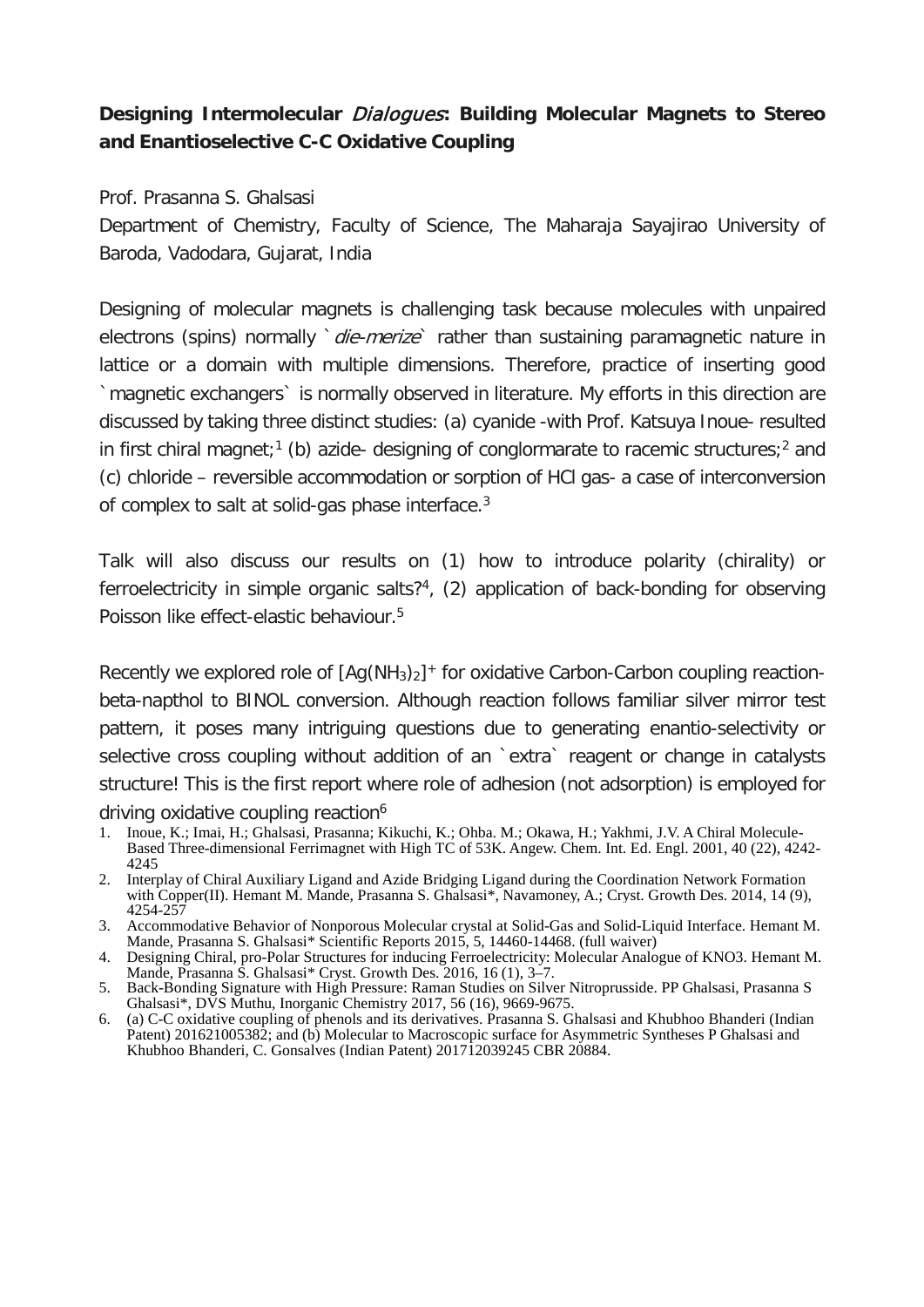#### **Multi-functionality in single-molecule magnet**

#### COSQUER Goulven

*Department of Chemistry, Faculty of Science, Hiroshima University*

A single-molecule Magnet (SMM) can be defined as a magnetically isolated molecule which can maintain its magnetization without external magnetic field. In the family of the SMM, the single-ion magnet (SIM) are characterized by the presence of a unique magnetic ion. In the case of lanthanide ions, crystal field, by affecting the ground state configuration, is the key point to observe SMM property. Here, I would like to introduce SMM with additional functionality. A double-decker complexes with annulene ligands functionalized with indolenine groups and Dy ion have been used to prepare pH sensitive SMM. A clear correlation among the degree of protonation of the complex, the opening of the hysteresis, and the slow magnetic relaxation time was observed. Hydrogen bond between the two ligands of the complex induced a modification of the crystal field.

Multi-functionality can be also a quantitative tool to analyse SMM behaviour. Mononuclear complexes of YbIII ion where the coordination polyhedron is described as a distorted triangular dodecahedron prism (*D*2*d*  symmetry) can be used. The influence of this distortion on the magnetic and photo-physical properties is determined from static magnetic measurements and luminescence spectra. The Yb<sup>III</sup> luminescence spectra shape is directly correlated to the energy splitting of the  $M<sub>J</sub>$  states that stem from the  ${}^{2}F_{7/2}$  multiplet ground state. This energy splitting can be also determined from the fit of the static magnetic measurements. A perfectly matches between this two method allow to precisely characterize the SMM state.

Finally, a conducting single-molecule magnet, combining organic conductor and Co based SMM, was synthesized and structurally, physically and theoretically investigated. Charge transfer (CT) between the organic conductor and the SMM unit as well as intra-SMM CT from the Co ion to the ligand was observed. The strong interactions, combined with the CT, cause high electrical conductivity with an almost zero activation energy and a magneto-resistance effect. The role of the d-π interactions were determined to be an origin of these properties.

- 1) Liang, Z.; Damjanović, M.; Kamila, M.; Cosquer, G.; Breedlove, B. K.; Enders, M.; Yamashita, M. ; *Inorg. Chem.* **2017**, *56* (11), 6512– 6521. DOI: 10.1021/acs.inorgchem.7b00626
- 2) Cosquer, G.; Pointillart, F.; Jung, J.; Le Guennic, B.; Golhen, S.; Cador, O.; Guyot, Y.; Brenier, A.; Maury, O.; Ouahab, L. ; *Eur. J. Inorg. Chem.* **2014**, No. 1, 69–82. DOI: 10.1002/ejic.201301358
- 3) Shen, Y.; Cosquer, G.; Izuogu, D.C.; Thom, A.J.W.; Ina, T.; Uruga, T.; Yoshida, T.; Breedlove, B.K.; Yamashita, M.; **Submitted**.